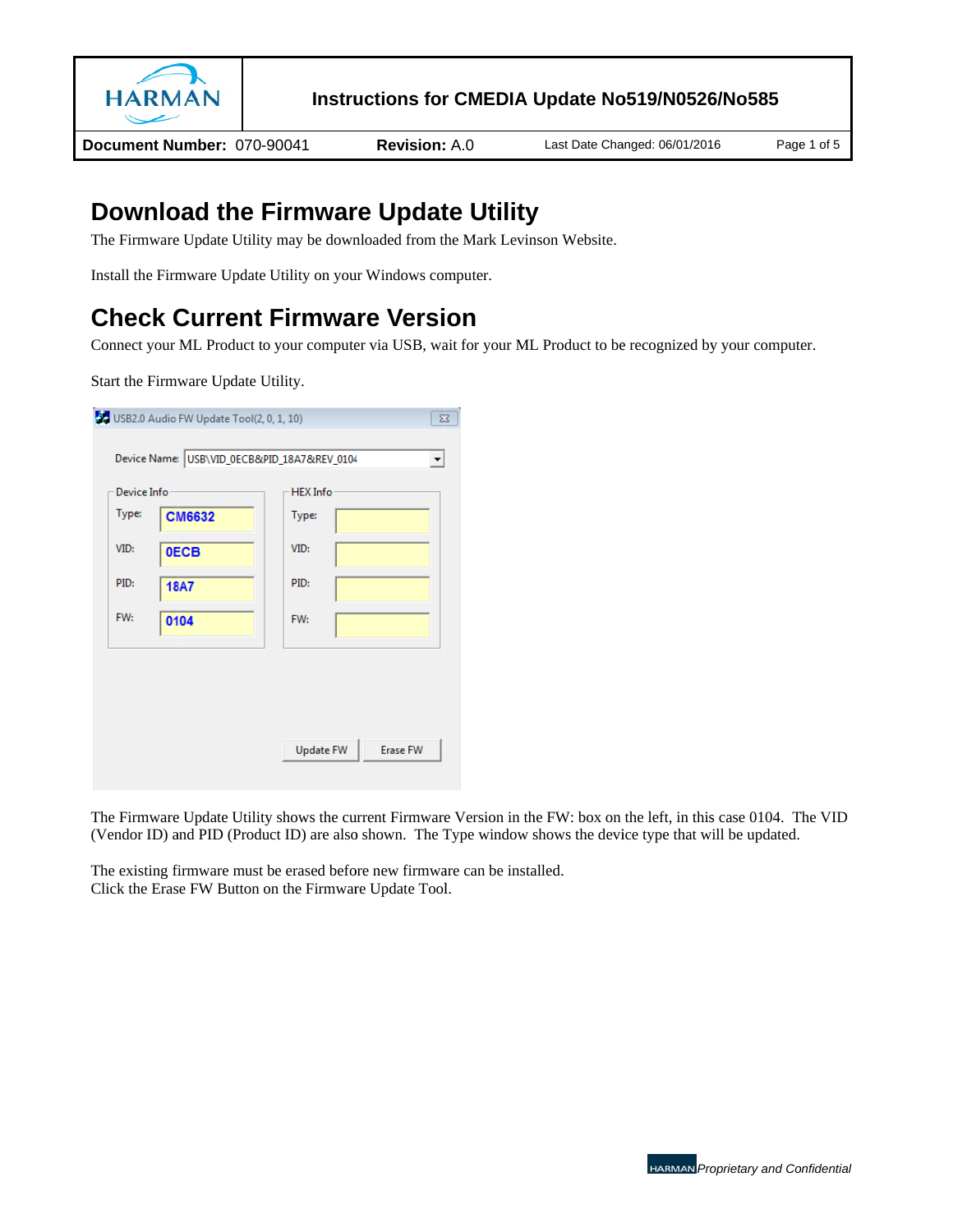

Document Number: 070-90041

**Revision: A.0** 

Last Date Changed: 06/01/2016

Page 2 of 5

| Device Info |               | <b>HEX Info</b> |  |
|-------------|---------------|-----------------|--|
| Type:       | <b>CM6632</b> | Type:           |  |
| VID:        | <b>OECB</b>   | VID:            |  |
| PID:        | <b>18A7</b>   | PID:            |  |
| FW:         | 0104          | FW:             |  |
|             |               |                 |  |
|             |               |                 |  |

The Firmware Update Utility will ask for confirmation to erase the firmware, click the OK Button.  $\overline{\mathbf{x}}$ 



The Firmware Tool and USB Device will need to be restarted at this point, follow the instructions below.

Click OK to continue with the tool.



Close the firmware update tool by clicking on the red "X" in the top right corner of the tool.

Remove and Re-Insert (re-plug) the USB cable from the ML Product.

Wait for the computer's USB Driver to Re-Install, it will fail and indicate the driver was not installed properly; this is OK since the firmware is now erased.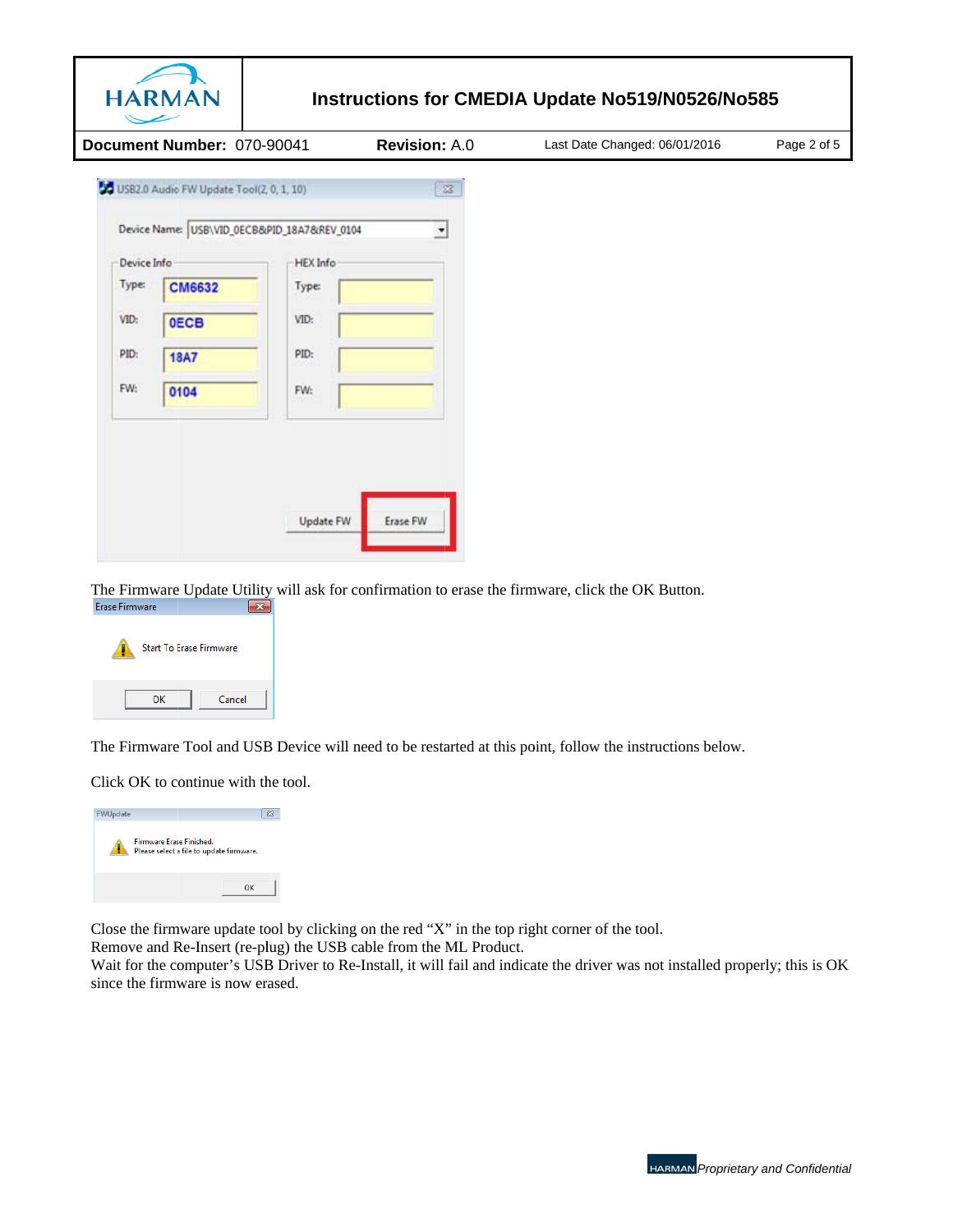

Document Number: 070-90041

**Revision: A.0** 

Last Date Changed: 06/01/2016

Page 3 of 5

#### Restart the Firmware Update Tool.

| Device Info<br>Type: | <b>HEX</b> Info<br>Type: |  |
|----------------------|--------------------------|--|
| VID:                 | VID:                     |  |
| PID:                 | PID:                     |  |
| FW:                  | FW:                      |  |
|                      |                          |  |
|                      |                          |  |

#### This time there will be no information.

| Device Info | <b>HEX Info</b> |
|-------------|-----------------|
| Type:       | Type:           |
| VID:        | VID:            |
| PID:        | PID:            |
| FW:         | PW:             |
|             |                 |
|             |                 |

Click the Update Firmware Button.

| Update Firmware      |                |                                                      |   |                                       | $\Sigma$                           |
|----------------------|----------------|------------------------------------------------------|---|---------------------------------------|------------------------------------|
| Look in:             | <b>HEX</b>     |                                                      | ▼ | 白酥丽<br>⇚                              |                                    |
|                      | Name           |                                                      |   | Date modified                         | Type                               |
| <b>Recent Places</b> | œ              | 6632A-DSD-0100-ROM.hex<br>[5] 6632A-DSD-0101-ALL.hex |   | 2/6/2014 9:37 AM<br>2/20/2014 9:12 AM | <b>HEX File</b><br><b>HFX File</b> |
|                      | œ              | 6632A-DSD-0102-ALL.hex                               |   | 4/23/2014 9:01 AM                     | <b>HEX File</b>                    |
| Desktop              | ы              | 6632A-DSD-0103-ALL.hex                               |   | 4/25/2014 1:40 PM                     | <b>HFX File</b>                    |
| <b>1990</b>          | σ              | 6632A-DSD-0104-ALL.hex                               |   | 5/23/2014 8:48 AM                     | <b>HEX File</b>                    |
|                      |                | [5] 6632A-DSD-0105-ALL.hex                           |   | 9/14/2015 6:32 PM                     | <b>HEX File</b>                    |
| Libraries            |                |                                                      |   |                                       |                                    |
|                      |                |                                                      |   |                                       |                                    |
| Computer             |                |                                                      |   |                                       |                                    |
|                      |                |                                                      |   |                                       |                                    |
| <b>Network</b>       |                |                                                      |   |                                       |                                    |
|                      | 4              | Ш                                                    |   |                                       | k                                  |
|                      | File name:     | 6632A-DSD-0105-ALL.hex                               |   | $\blacktriangledown$                  | Open                               |
|                      | Files of type: | <b>Firmware File</b>                                 |   | $\blacktriangledown$                  | Cancel                             |
|                      |                |                                                      |   |                                       |                                    |

Open the one file shown in the browser window if this is your first time updating. If you have done this before browse to the new firmware file that you downloaded.

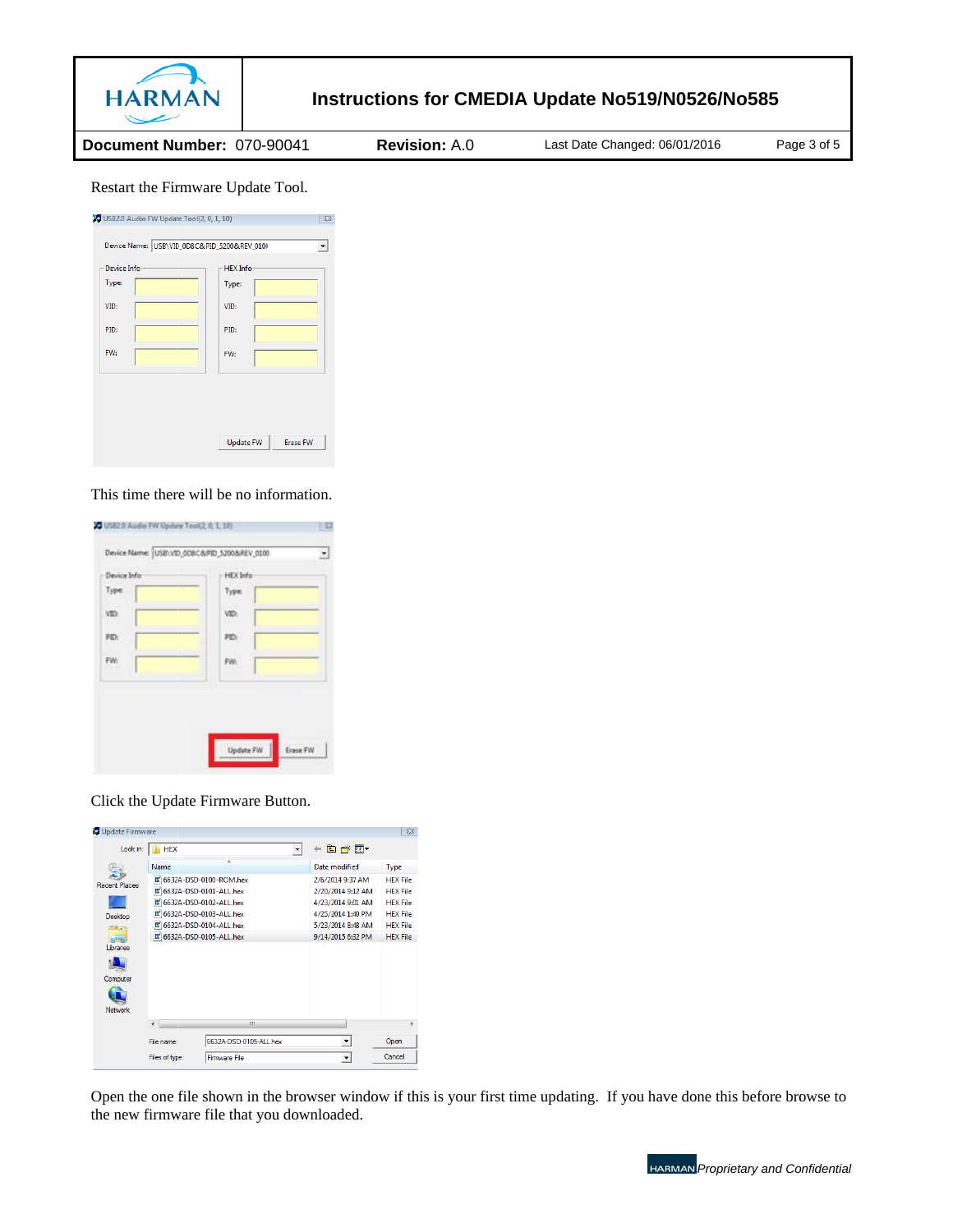

This will install a boot loader (driver) into the erased part, not the firmware.

| FWUpdate |                                         |                                                                        |  | $\Sigma$ |
|----------|-----------------------------------------|------------------------------------------------------------------------|--|----------|
| 41       | Driver install successfuly.<br>Update!! | Please replug the device then click "OK" button to continuing Firmware |  |          |
|          |                                         |                                                                        |  | $\alpha$ |

Once the boot loader (driver) is installed, re-plug the ML Product and click OK to install the firmware.

The firmware update progress is shown while the tool is updating the firmware.

| Device Info<br>Type: | <b>HEX</b> Info<br>Type: | <b>CM6632</b> |
|----------------------|--------------------------|---------------|
| VID:                 | VID:                     | <b>ODBC</b>   |
| PID:                 | PID:                     | 0316          |
| FW:                  | FW:                      | 0105          |
|                      |                          |               |
|                      |                          |               |

When the firmware update is complete a confirmation window is displayed. FWUpdate



Re-plug the ML Product and then click OK.

Close the firmware update tool by clicking on the red "X" in the top right corner of the tool.

You are finished.